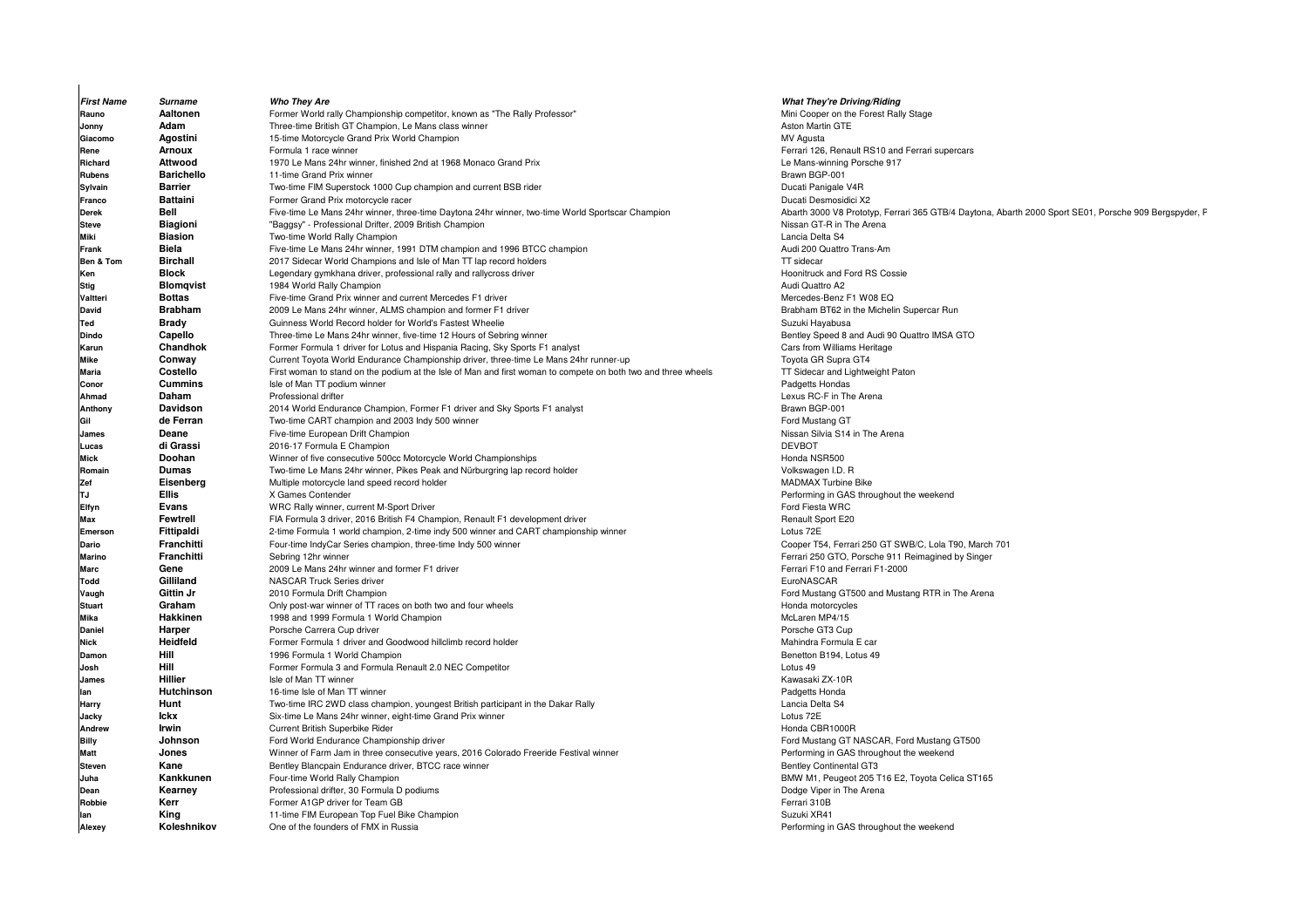| Tom                   | Kristensen         | Nine-time Le Mans Winner, dubbed 'Mr Le Mans                                                                       | Audi DTM and NASCAR                         |
|-----------------------|--------------------|--------------------------------------------------------------------------------------------------------------------|---------------------------------------------|
| Bobby                 | Labonte            | 2000 NASCAR champion                                                                                               | NASCAR Cup car                              |
| Dougie                | Lampkin            | 12-time World Trials champion                                                                                      | Performing in GAS throughout the weekend    |
| <b>Michele</b>        | Leclere            | Former F1 driver                                                                                                   | Renault 21 SuperTourisme                    |
| Ellen                 | Lohr               | DTM race winner and EuroNASCAR driver                                                                              | Mercedes-Benz 190E DTM                      |
| Alex                  | Lynn               | Current Formula E driver for Jaguar and World Endurance Championship for Aston Martin                              | Jaguar i-Type 3                             |
| Giorgio               | Maggi              | EuroNASCAR driver                                                                                                  | EuroNASCAR                                  |
| Ray                   | <b>Mallock</b>     | Former British Formula 1, European Formula 2 and Le Mans participant.                                              | Aston Martin Nimrod C2B                     |
| Randy                 | Mamola             | 13-time Motorcycle Grand Prix winner                                                                               | Ducati Desmosidici X2                       |
| Jochen                | Mass               | 1989 Le Mans 24hr winner and Former Formula 1 driver, Goodwood House Captain                                       | Mercedes-Benz 300SLR, W165 and W196         |
| Bernd                 | Maylander          | Formula DTM and FIA GT driver, current Formula 1 safety car driver                                                 | Mercedes-Benz 190E DTM                      |
| John                  | <b>McGuinness</b>  | 23-time Isle of Man TT winner                                                                                      | Norton TT bike, Mugen Shinden               |
| Arturo                | <b>Merzario</b>    | Former Formula 1 driver                                                                                            | Alfa Romeo Tipo 33 and Fiat-Abarth 2000     |
| Sammy                 | Miller             | Two-time European Trials Champion and motorcycle museum owner                                                      | AJS Porcupine, BMW Rennsport, Honda RC181   |
| Thad                  | <b>Moffitt</b>     | ARCA Driver, grandson of Richard Petty                                                                             | <b>Buick Regal</b>                          |
| <b>Stefan</b>         | <b>Mucke</b>       | Former DTM, Le Mans and FIA WEC driver                                                                             | Ford GT, Ford Zakspeed Capri                |
| Lee                   | <b>Musselwhite</b> | Two-time UK Flatland Champion & Guinness World Record Holder                                                       | Performing in GAS throughout the weekend    |
| Cory                  | Nastazio           | X Games Silver Medallist                                                                                           | Performing in GAS throughout the weekend    |
| Adrian                | Newey              | Legendary Formula 1 designer                                                                                       | Leyton House CG901                          |
| Eduard                | Nikolaev           | Four-time Dakar Rally winner                                                                                       | <b>KAMAZ Truck</b>                          |
| Lando                 | <b>Norris</b>      | Current McLaren Formula 1 driver                                                                                   | McLaren M8D                                 |
| Esteban               | Ocon               | Former F1 driver                                                                                                   | Mercedes-Benz F1 W08 EQ                     |
| <b>Sebastien</b>      | Ogier              | Five-time World Rally Champion                                                                                     | Citroen C3 WRC                              |
| Jackie                | Oliver             | 1969 Le Mans 24hr winner, former F1 driver                                                                         | <b>TBC</b>                                  |
| <b>Steve</b>          | Parrish            | Former Grand Prix Motorcycle racer and Truck racer                                                                 | Suzuki RG500                                |
| Riccardo              | <b>Patrese</b>     | Six-time Grand Prix winner                                                                                         | Benetton B193, Brabham BT49D                |
| Andy                  | Petree             | Former NASCAR crew chief and FOX NASCAR analyst                                                                    | Chevrolet Camaro NASCAR                     |
| Richard               | Petty              | Seven-time NASCAR Champion - "The King"                                                                            | <b>Buick Regal</b>                          |
| Emanuele              | Pirro              | Five time Le Mans winner with Audi, two times ALMS champion also with Audi, Goodwood House Captain                 | Lamborghini Urus and Chevrolet SS NASCAR    |
| <b>Dieter</b>         | Quester            | 1973 Le Mans 24hr class winner, FIA GT and European Formula 2 race winner                                          | Fiat-Abarth 2000 Sport Spider Prototipo     |
| Gino                  | Rea                | 2009 European Superstock 600 Champion, World Supersport race winner                                                | Suter Moto2                                 |
| <b>Brian</b>          | Redman             | Legend of Sportscar racing winning the Targa Florio, 12 hours of Sebring (twice) and the Spa-Francorchamps 1000 km | Porsche 917 P/A                             |
| Anthony               | Reid               | 2011 British GT champion, race winner in BTCC, Goodwood House Captain                                              | Chevrolet Camaro NASCAR                     |
| Sam                   | Reynolds           | 2015 winner of Best Trick at Red Bull Rampage, 2017 Nine Knights winner                                            | Performing in GAS throughout the weekend    |
| <b>Daniel</b>         | Ricciardo          | Current Renault Formula 1 driver                                                                                   | Renault Megane RS Trophy, Renault Sport E20 |
| Johnny                | Rutherford         | Three-time Indy 500 winner & 1980 Indycar Champion                                                                 | Lola T500                                   |
| Carlos                | Sainz Jr           | Current McLaren Formula 1 driver                                                                                   | McLaren M8D                                 |
| Takuma                | Sato               | First asian driver to win the Indy 500 (2017), first Japanese driver to win in IndyCar. Former F1 driver           | McLaren MP4/4                               |
| Alexander             | <b>Sims</b>        | BMW Formula E driver, former competitior in British GT and Blancpain GT                                            | BMW M4 DTM, BMW M8 Performance              |
| Paul                  | Smart              | Former Grand Prix motorcyclist and winner of the 1972 Imola 200                                                    | Suzuki XR14                                 |
| Guy                   | Smith              | Bentley Le Mans winner                                                                                             | Bentley Speed 8 and Continental GT3         |
| Oliver                | Solberg            | Son of Petter, currently racing as factory Subaru driver                                                           | Subaru Impreza STI                          |
| Petter                | Solberg            | Two-time World Rallycross champion and 2003 World Rally Champion                                                   | A collection of his own cars                |
| <b>Steve</b>          | Soper              | Winner of 24 Hours of Nürburgring, 24 Hours of Spa and the Guia Race                                               | BMW V12 LMR                                 |
| Paul                  | <b>Stewart</b>     | Founder of Stewart Grand Prix with Sir Jackie and former British F3 driver                                         | Tyrrell 003                                 |
| <b>Mark</b>           | <b>Stewart</b>     | Film director, son of Sir Jackie                                                                                   | Tyrrell 006                                 |
| <b>Sir Jackie</b>     | <b>Stewart</b>     | Three-time Formula 1 World Champion - 1969, 1971 and 1973                                                          | Matra MS80 and Tyrrells                     |
| Casey                 | <b>Stoner</b>      | Two-time MotoGP champion                                                                                           | Honda RC30                                  |
| <b>Daniel</b>         | <b>Ticktum</b>     | 2018 European Formula 3 runner up                                                                                  | Red Bull Racing RB8                         |
| Jenny                 | <b>Tinmouth</b>    | Fastest lady around the Isle of Man TT course                                                                      | Honda CBR1000R                              |
| James                 | Toseland           | Two-time World Superbike champion                                                                                  | Triumph Moto2                               |
| <b>Benoit</b>         | <b>Treluyer</b>    | Three-time Le Mans 24hr winner, 2012 World Endurance Champion, 2006 Formula Nippon Champion                        | Audi 90 Quattro IMSA GTO                    |
| Ryan                  | Tuerck             | Professional Drifter                                                                                               | Toyota-Ferrari GT4586 in The Arena          |
| Colin                 | Turkington         | Three-time BTCC champion                                                                                           | BMW M4 DTM, BMW M8 Performance              |
| <b>Darren</b>         | <b>Turner</b>      | 2017 Le Mans class winner with Aston Martin, 2016 ELMS champion, 2011 GT1 runner-up, BTCC race winner              | Aston Martin DBR9                           |
| Eric                  | Van de Poele       | Former Formula One driver and Le Mans podium finisher                                                              | <b>TBC</b>                                  |
| Gijs                  | van Lennep         | Two-time Le Mans 24hr winner                                                                                       | Porsche 911 RSR                             |
| <b>Prince Leopold</b> | von Bayern         | Former BMW & Porsche driver, member of the Bavarian Royal Family                                                   | BMW 328 Mille Miglia and Group A BMW E30 M3 |
| Ben                   | Wallace            | World Record holder for highest BMX back flip, Dew Tour contender, 2011 Red Bull Empire of Dirt Champion           | Performing in GAS throughout the weekend    |
| <b>Mark</b>           | Webber             | 2015 World Endurance Champion, former F1 driver                                                                    | Cars from Porsche                           |
| Joerg                 | Weidinger          | Two-time European Hill Climb Champion                                                                              | BMW E36 V8 Judd                             |

Performing in GAS throughout the weekend **Renault 21 SuperTourisme**<br>Mercedes-Benz 190E DTM Aston Martin Nimrod C2B Mercedes-Benz 300SLR, W165 and W196<br>Mercedes-Benz 190E DTM Alfa Romeo Tipo 33 and Fiat-Abarth 2000 **AJS Porcupine, BMW Rennsport, Honda RC181<br>Buick Regal** Ford GT, Ford Zakspeed Capri Performing in GAS throughout the weekend Performing in GAS throughout the weekend<br>Levton House CG901 Mercedes-Benz F1 W08 EQ Suzuki RG500 Benetton B193, Brabham BT49D<br>Chevrolet Camaro NASCAR Lamborghini Urus and Chevrolet SS NASCAR Fiat-Abarth 2000 Sport Spider Prototipo<br>Suter Moto2 Porsche 917 P/A<br>Chevrolet Camaro NASCAR Renault Megane RS Trophy, Renault Sport E20<br>Lola T500 McLaren MP4/4 BMW M4 DTM, BMW M8 Performance Suzuki XR14 Bentley Speed 8 and Continental GT3<br>Subaru Impreza STI BMW V12 LMR<br>Tyrrell 003 Tyrrell 006 Matra MS80 and Tyrrells Audi 90 Quattro IMSA GTO BMW M4 DTM, BMW M8 Performance<br>Aston Martin DBR9 Porsche 911 RSR Performing in GAS throughout the weekend<br>Cars from Porsche